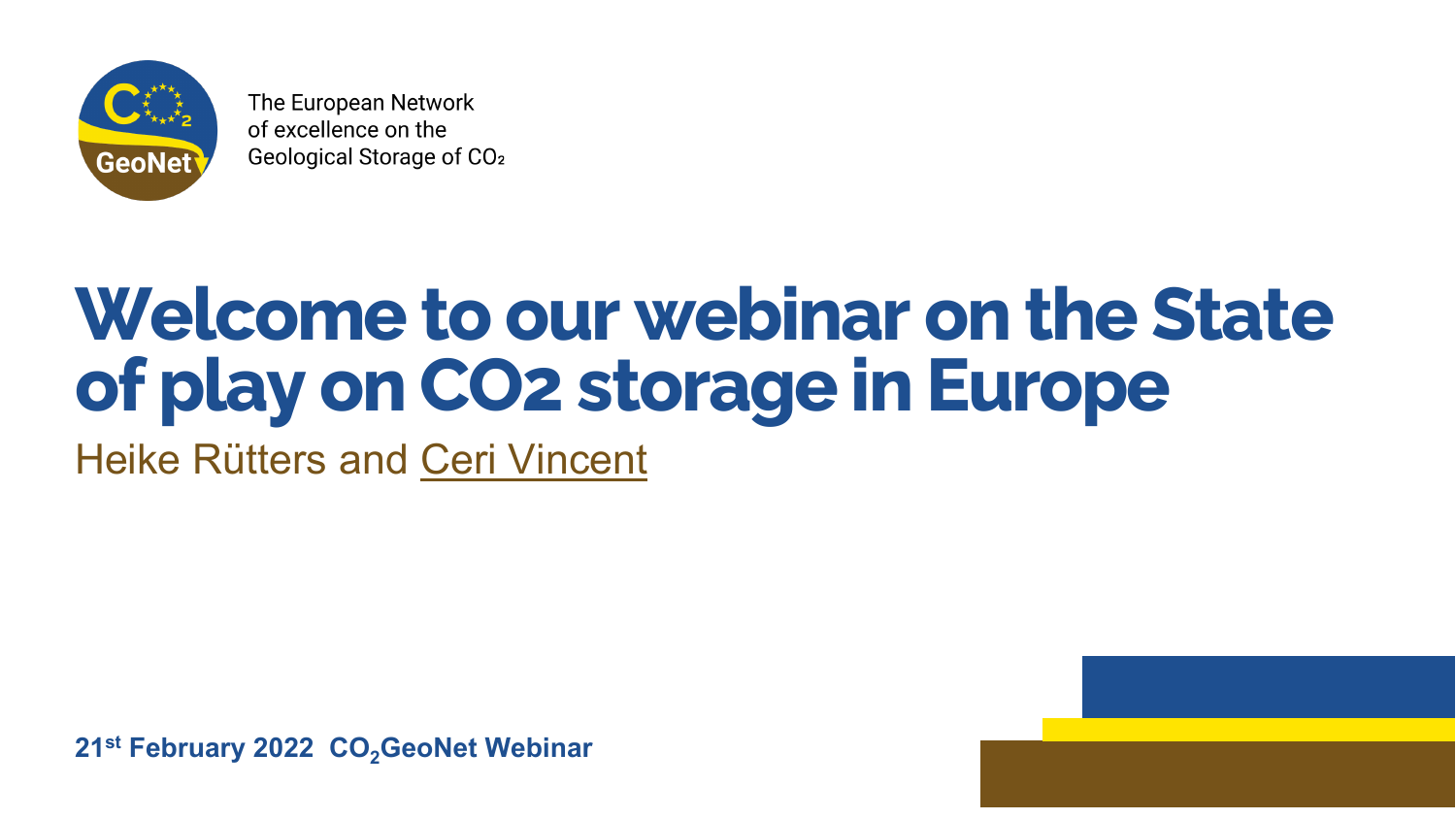- In 2013, the first State of Play on  $CO<sub>2</sub>$  geological storage in 28 European Countries was published. Since then the CCS landscape has changed
- The role for  $CO_2$  capture and storage within the portfolio of available emission-reduction options is currently under<br>discussion in many European countries
- 
- Policy developments at national, international and EU levels • CCS project developments including EU-supported Projects of Common Interest for large-scale  $CO<sub>2</sub>$  transport infrastructures
- Changing CCS landscape  $-$  e.g. emergence of 'CO<sub>2</sub> transport and storage' services



The European Network of excellence on the Geological Storage of CO2

## **Motivation for preparing the report**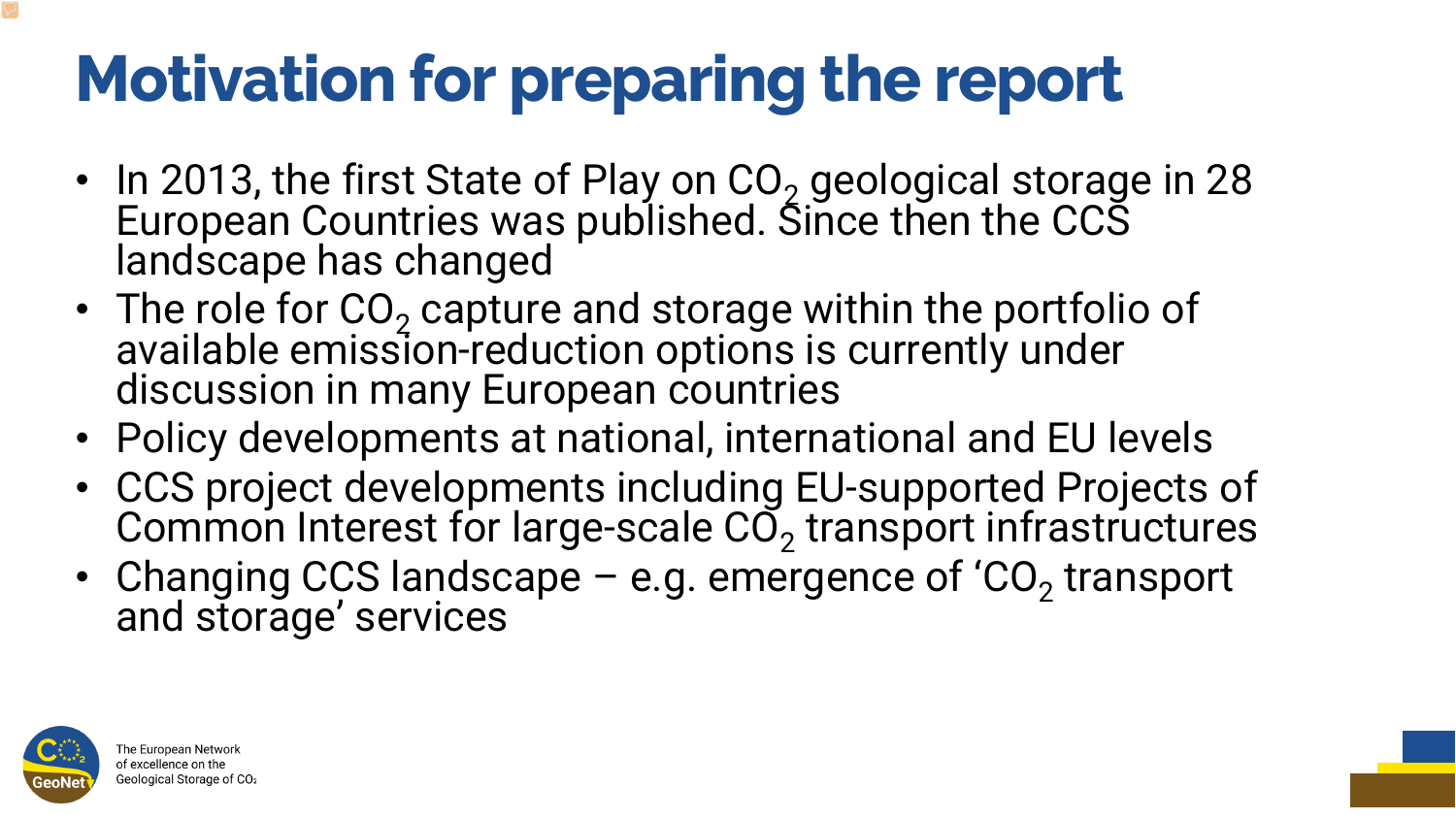### **State-of-play report**

- Reflects state of play as of 30th June 2021
- Focus on  $CO<sub>2</sub>$  storage (some information on capture, transport, utilization and storage)
- Considers what has changed since the previous State of Play report (2013)
- DOI: 10.25928/CO2geonet\_eu32-o21u





The European Network of excellence on the Geological Storage of CO2

#### **State-of-play** on CO<sub>2</sub> geological storage in 32 European countries - an update

October 2021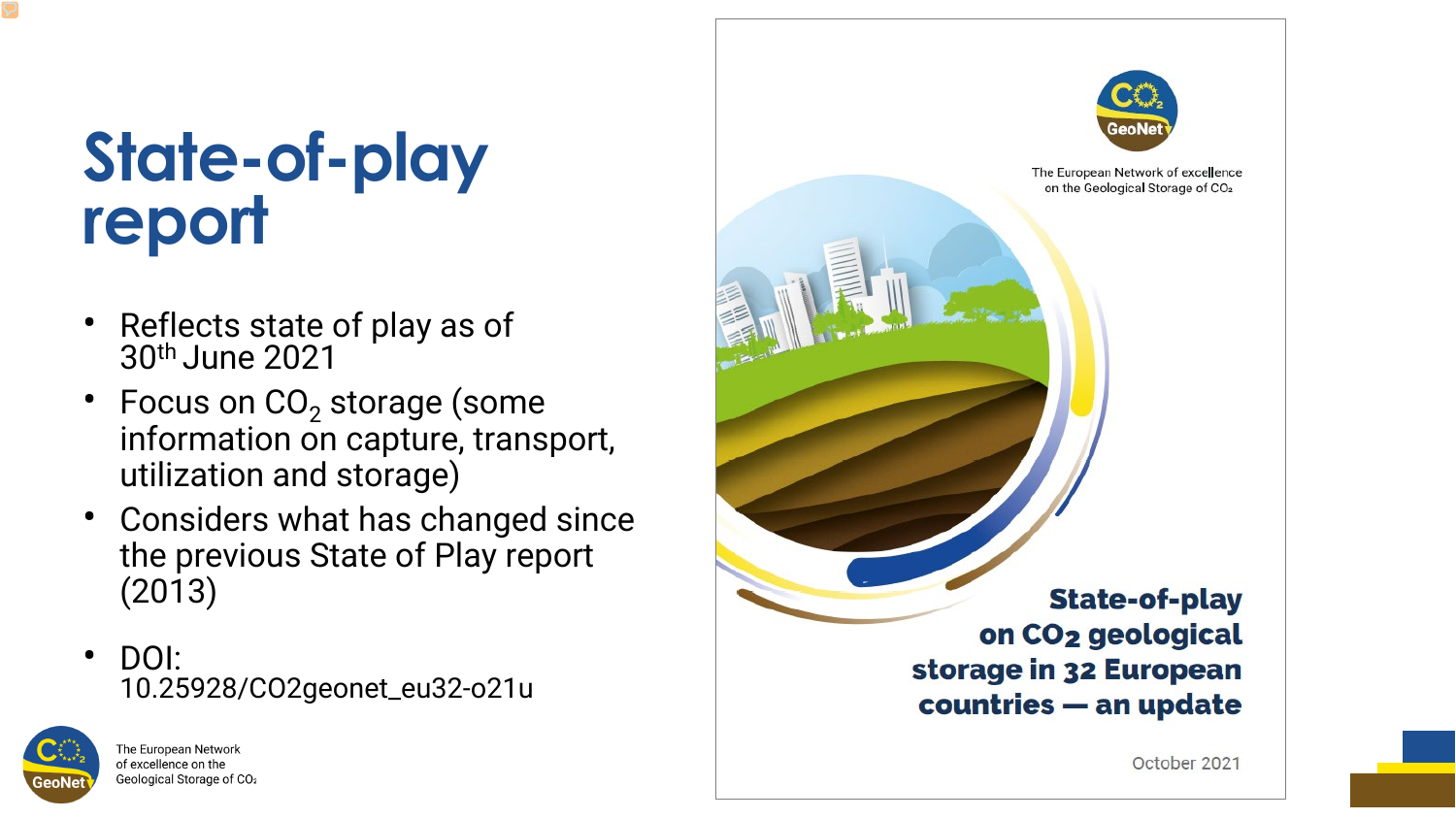### **Questionnaire**

- National  $CO<sub>2</sub>$  storage assessment options, potential and capacity
- National climate protection policies, legis and regulations relevant for  $CO<sub>2</sub>$  geologic storage
- $CO<sub>2</sub>$  capture, injection and storage projects large-scale, demonstration and pilot projects
- Research activities and priorities with respect to CCS
- National actors driving CCS forward, public awareness and engagement



|     | slation |
|-----|---------|
| cal |         |

| Summarising the state-of-play on geological CO2 storage in YOUR COUNTRY                                                                                                                                                                                                                                                                                                                                                                                                                         |  |  |
|-------------------------------------------------------------------------------------------------------------------------------------------------------------------------------------------------------------------------------------------------------------------------------------------------------------------------------------------------------------------------------------------------------------------------------------------------------------------------------------------------|--|--|
| (page limit: five pages in total)                                                                                                                                                                                                                                                                                                                                                                                                                                                               |  |  |
| 1. Storage options, potentials and capacities:<br>National storage assessment, storage options, potentials and capacities<br>(Please, describe briefly the state of national capacity assessment (with references), identified<br>storage options and potentials as well as estimated CO2 storage capacities for your country<br>using classification given in report template; also, if applicable, describe factors<br>limiting/reducing storage capacity, e.g. regional legislation)<br>Xxxx |  |  |
| 2. $CO2$ capture, injection and storage projects – large-scale, demo and pilot<br>projects:<br>Past and current demo/pilot projects for CO <sub>2</sub> capture & projects/sites in preparation<br>(Please, list and, if any, very briefly describe past and current demo/pilot projects for CO2<br>capture & projects/sites in preparation in your country, give major reference and/or provide<br>link to website.)<br>Xxxx                                                                   |  |  |
| Past and current demo/pilot projects for $CO2$ transport & projects/sites in preparation<br>(Please, list and, if any, very briefly describe past, current demo/pilot projects for CO2<br>transport & projects/sites in preparation in your country, give major reference and/or<br>provide link to website.)<br>Xxxx                                                                                                                                                                           |  |  |
| Past and current demo/pilot projects for CO2 geological storage & projects/sites in<br>preparation<br>(Please, list and, if any, very briefly describe past, current demo/pilot projects for CO2<br>geological storage & projects/sites in preparation in your country using classification given<br>in report template, give major reference and/or provide link to website)<br>Xxxx                                                                                                           |  |  |
| Past and current full-chain projects & projects/sites in preparation<br>(Please, list and, if any, very briefly describe past, current full-chain demo/pilot projects &<br>projects/sites in preparation in your country using classification given in report template,<br>give major reference and/or provide link to website<br>Xxxx                                                                                                                                                          |  |  |
| 3. National policies and regulations:<br>National policies w.r.t. GHG emission reduction targets/climate strategies<br>(Please, provide short information on national policies/strategies in your countries w.r.t.<br>GHG emission reduction targets, measures under consideration and the foreseen/potential<br>role of CO2 storage, if any; capture/implementation priorities, if any, e.g. capture at                                                                                        |  |  |
| industrial plants; foreseen/potential role of e.g. CCU, EOR/EGR or other "XCCY"<br>technologies in your country; key national developments that are likely to influence<br>development of CCS in country/Europe.)                                                                                                                                                                                                                                                                               |  |  |

National legislation and regulations

(Please, state when EU CCS Directive was transposed in your country, if national

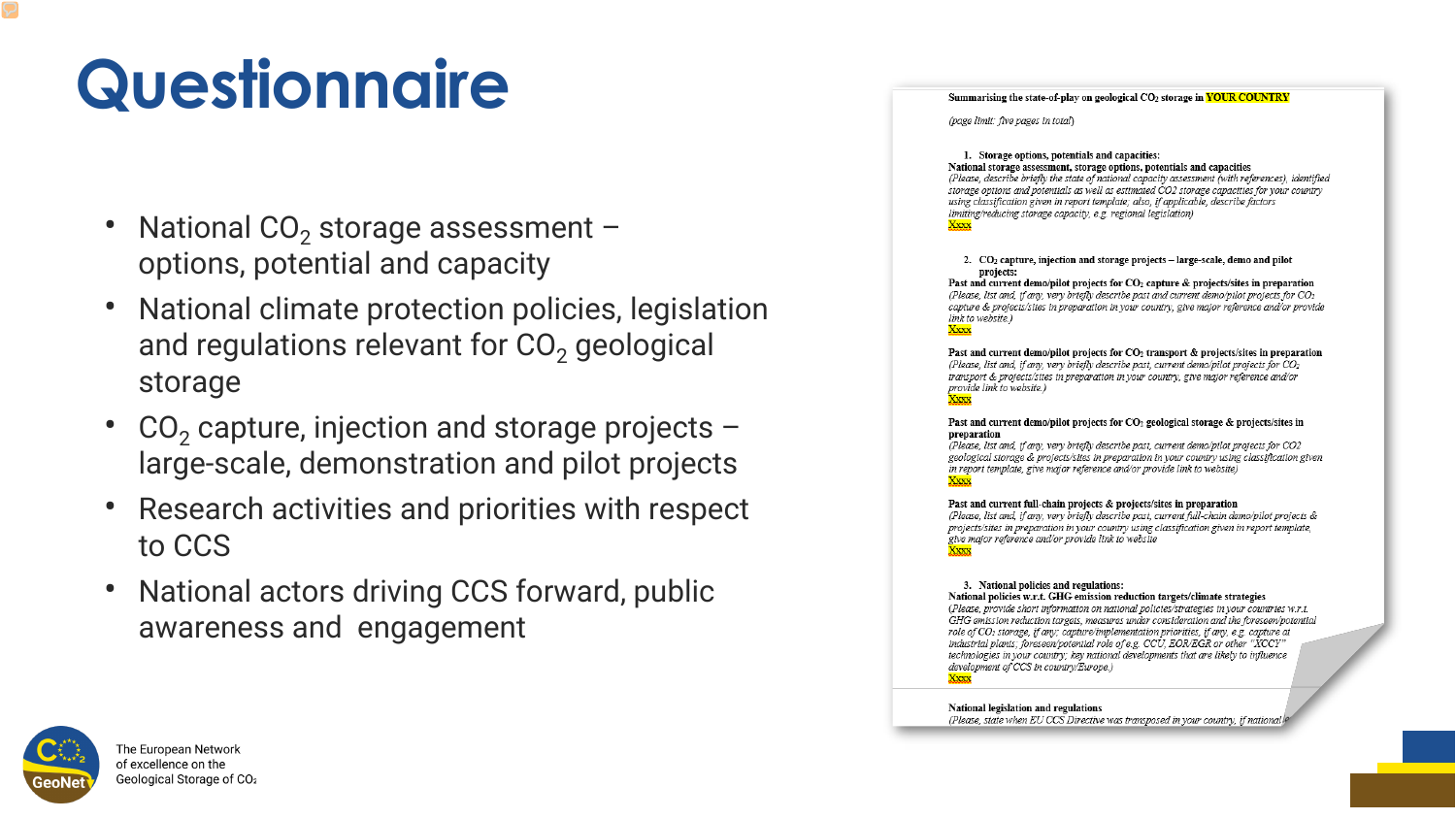### **Country participation and coverage**

#### CO<sub>2</sub>GeoNet member **countries (21):**

5

- **Austria**
- **Belgium**
- **Croatia**
- **Czech Republic**
- **Denmark**
- **Estonia**
- **France**
- **Germany**
- **Greece**
- **Hungary**
- **Italy**
- **The Netherlands**
- **Norway**
- **Poland**
- **Portugal**
- **Romania**
- **Slovenia**
- **Spain**
- **Switzerland**
- **Turkey**
- **United Kingdom**

**Non-CO<sub>2</sub>GeoNet-member countries (11):**





The European Network of excellence on the Geological Storage of CO<sub>2</sub>

- **Bosnia and Herzegovina**
- **Bulgaria**
- **Cyprus**
- **Finland**
- **Iceland**
- **Ireland**
- **Latvia**
- **Lithuania**
- **Slovak Republic**
- **Sweden**
- **Ukraine**



### Completed country questionnaires are provided in the report annex

#### $\Sigma$  = 32 European countries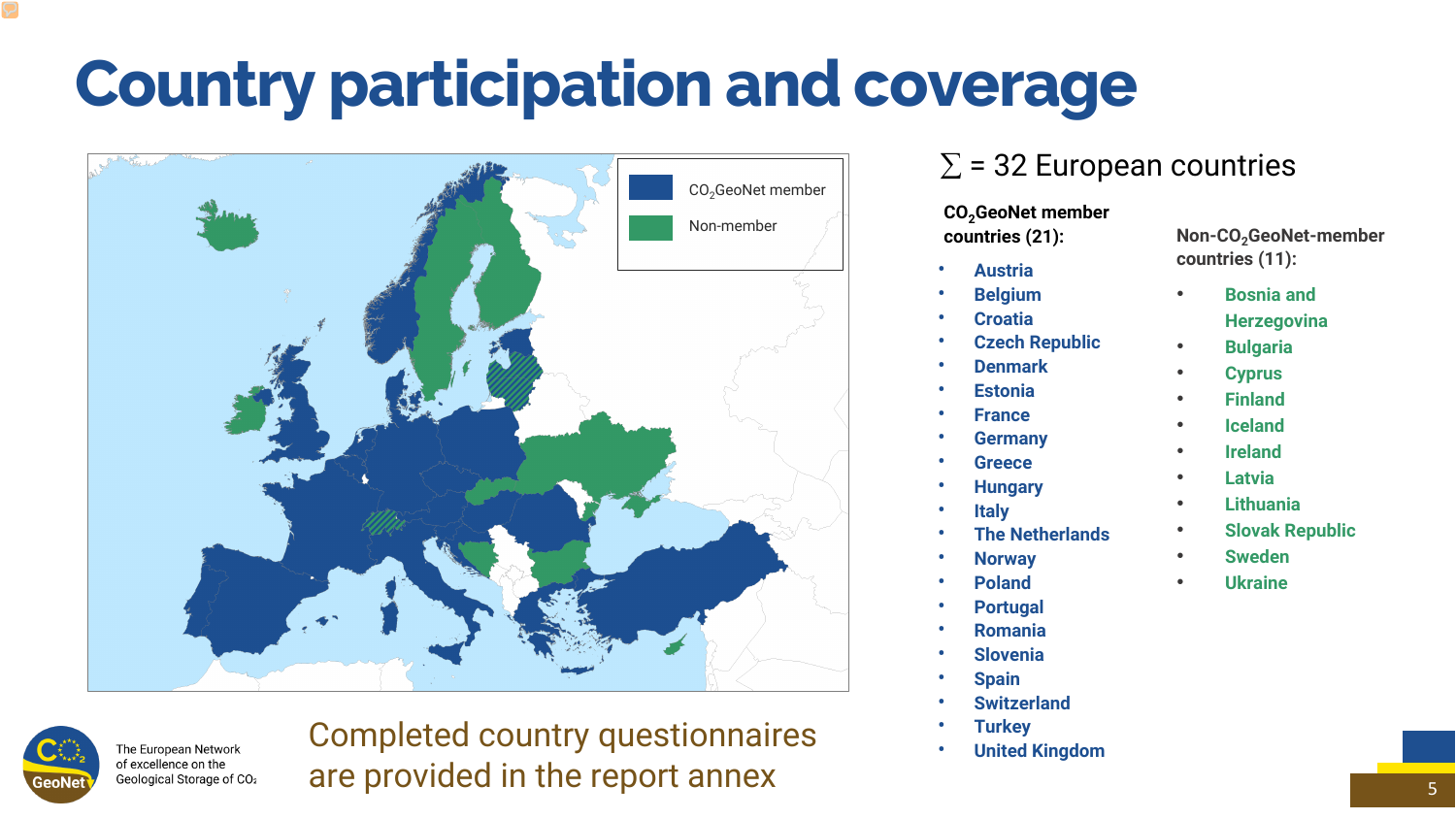### **Drafting Team and CO<sub>2</sub>GeoNet Report Group**

| <b>Austria</b>                                             | Jakob Kulich (Geologische Bundesanstalt, GBA)                                                       |  |
|------------------------------------------------------------|-----------------------------------------------------------------------------------------------------|--|
| <b>Belgium</b>                                             | Kris Welkenhuysen (Royal Belgian Institute of Natural Sciences - Geological Survey of Belgium, RI   |  |
| Bosnia & Herzegovina Sanel Nuhanovič (University of Tuzla) |                                                                                                     |  |
| <b>Bulgaria</b>                                            | Georgi Georgiev (Sofia University "St. Kliment Ohridski"                                            |  |
| <b>Croatia</b>                                             | Bruno Saftić (University of Zagreb, Faculty of Mining, Geology and Petroleum Engineering, UNIZG     |  |
| <b>Cyprus</b>                                              | Paul Christodoulides (Cyprus University of Technology)                                              |  |
| <b>Czech Republic</b>                                      | <b>Vít Hladík (Czech Geological Survey, CGS)</b>                                                    |  |
| <b>Denmark</b>                                             | Karen Lyng Anthonsen, Carsten M. Nielsen (Geological Survey of Denmark and Greenland, GEUS)         |  |
| <b>Estonia</b>                                             | Alla Shogenova (Tallinn University of Technology, Department of Geology, TalTech-DG)                |  |
| <b>Finland</b>                                             | Antti Arasto (VTT Technical Research Centre of Finland Ltd), Alla Shogenova (Tallinn University o   |  |
| <b>France</b>                                              | Isabelle Czernichowski-Lauriol, Rowena Stead (Bureau de Recherches Géologiques et Minières, B       |  |
| <b>Germany</b>                                             | Heike Rütters, Stefan Knopf, Franz May (Bundesanstalt für Geowissenschaften und Rohstoffe, BO       |  |
|                                                            | Deutsches GeoForschungsZentrum GFZ)                                                                 |  |
| <b>Greece</b>                                              | Nikolaos Koukouzas, Petros Koutsovitis, Pavlos Tyrologou, Christos Karkalis, Eleonora Manoukia      |  |
| <b>Hungary</b>                                             | Gyorgy Falus (Mining and Geological Survey of Hungary)                                              |  |
| <b>Iceland</b>                                             | Sandra Snæbjörnsdóttir, Kári Helgason (Carbfix)                                                     |  |
| <b>Ireland</b>                                             | Brian McConnell (Geological Survey Ireland)                                                         |  |
| <b>Italy</b>                                               | Federica Donda, Barbara Merson, Sergio Persoglia, Michela Vellico, Valentina Volpi (Istituto Nazio  |  |
|                                                            | Sabina Bigi (Università di Roma "La Sapienza")                                                      |  |
| Latvia                                                     | Alla Shogenova (Tallinn University of Technology, Department of Geology, TalTech-DG)                |  |
| Lithuania                                                  | Alla Shogenova (Tallinn University of Technology, Department of Geology, TalTech-DG)                |  |
| <b>The Netherlands</b>                                     | Suzanne Hurter (TNO - Netherlands Organisation for Applied Science)                                 |  |
| <b>Norway</b>                                              | Jan Tveranger, Walter H. Wheeler (NORCE Norwegian Research Centre AS)                               |  |
| <b>Poland</b>                                              | Aleksandra Koteras (Central Mining Institute, GIG)                                                  |  |
| <b>Portugal</b>                                            | Júlio Carneiro, Pedro Miguel Martins Pereira (Universidade de Évora)                                |  |
| <b>Romania</b>                                             | Constantin Sava (Institutul National De Cercetare-Dezvoltare Pentru Geologie Si Geoecologie Ma      |  |
| <b>Slovak Republic</b>                                     | Michal Jankulár (State Geological Institute of Dionyz Stur)                                         |  |
| <b>Slovenia</b>                                            | Marjeta Car (Geoinzeniring, druzba za geoloski inzeniring d.o.o.)                                   |  |
| <b>Spain</b>                                               | Paula Fernández-Canteli Álvarez (Instituto Geológico y Minero de España)                            |  |
| <b>Sweden</b>                                              | Gry Møl Mortensen, Daniel Sopher, Anna Åberg, Jesper Blomberg (Geological Survey of Sweden);        |  |
| <b>Switzerland</b>                                         | Nicole Lupi (Swiss Federal Office of Energy)                                                        |  |
| <b>Turkey</b>                                              | Çağlar Sınayuç (Middle East Technical University - Petroleum Research Centre)                       |  |
| <b>Ukraine</b>                                             | Oleksandr Ponomarenko (Division of Earth Sciences of the National Academy of Sciences of Ukra       |  |
| <b>United Kingdom</b>                                      | Ceri J. Vincent (British Geological Survey), Gillian E. Pickup (The Institute of GeoEnergy Engineer |  |



The European Network of excellence on the Geological Storage of CO2 Belgium, RBINS-GSB)

**ing, UNIZG-RGNF)** 

**Filtan** Antiti Antiti Antiti Antiti Antiti Arasto Centre Contro Contribution Centre Control Control Control Cont<br>
Antiversity of Technology, Department of Geology, TalTech-DG) **Minières, BRGM), Florence Delprat-Jannaud (IFP Energie Nouvelles)** bhstoffe, BGR); **Cornelia Schmidt-Hattenberger** (Helmholtz-Zentrum Potsdam

**Manoukian (Centre for Research and Technology Hellas, CERTH)** 

Iituto Nazionale di Oceanografia e di Geofisica Sperimentale), Samuela Vercelli,

**Romania** Cologie Marina)

Sweden); Jan Kjærstad, Filip Johnsson (Chalmers University of Technology)

ces of Ukraine), Yuliia Demchuk (Public Organisation "Ukrainian Association of Geologists") **y Engineering at Heriot Watt University)** 

<sup>6</sup> **Drafting Team in bold blue letters**